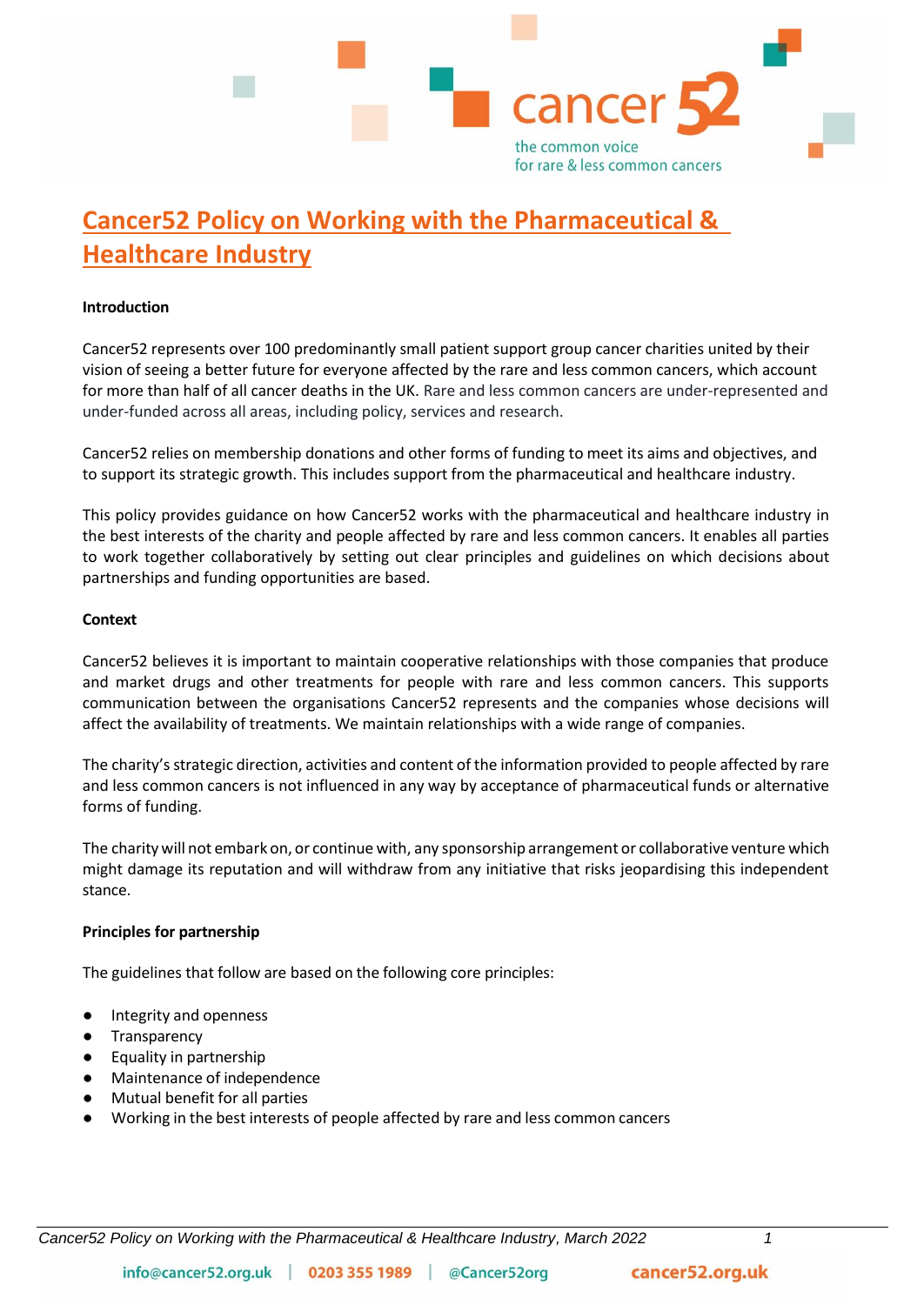

#### **Relationships between Cancer52 and the pharmaceutical and healthcare industry**

The relationship between Cancer52 and individual pharmaceutical and healthcare companies should be based on equal partnership.

Each party should recognise that successful partnerships are those where both partners benefit, and each should seek to understand the internal culture of, and external pressures on, the other.

● Cancer52 will not enter a relationship designed to give obvious competitive advantage to any company, and, where possible, Cancer52 favours the use of funding consortia based on two or more companies working collectively. However, as a coalition, representing multiple organisations in the sector, Cancer52 will enter partnerships with individual companies if these match our strategic objectives.

Cancer52 accepts financial support from pharmaceutical and healthcare companies and groups of companies on the following conditions:

• There are strong grounds for believing it will result in benefit to people affected by rare and less common cancers.

The Chief Executive and the Board of Trustees are satisfied that there is a low risk of adverse publicity from accepting such support.

There is no attempt on the part of the company or companies to influence Cancer52's policies or actions either explicitly or implicitly.

• Cancer52 will aim to ensure that it is never solely funded by one pharmaceutical or healthcare company and where funding greaterthan 25% ofthe previous year's annual income is offered by a single entity this will be subject to the CEO informing the Board.

• Funding of greater than 50% of the previous year's annual income will only be accepted from a single pharmaceutical or healthcare company following a board decision.

The Charity will be open, transparent and honest in response to any public or media enquiry concerning the Charity's relationship with pharmaceutical and healthcare companies. The Charity will make public all partnerships with the pharmaceutical and healthcare industry through its website.

#### **Guidelines for working together**

Cancer52 is careful to ensure that full independence is maintained by all involved and that the outcomes from the jointly supported work is also independent and unbiased, thus advice or information offered to the general public, health professionals or published in journalsis not influenced in any way.

● Cancer52 will not permit a pharmaceutical or healthcare company to influence the content of its publications and information. Cancer52 retains full editorial control and maintains copyright over all publications and printed materials, including those supported by a pharmaceutical or healthcare company.

Cancer52 must be consulted wherever and whenever its name is used for any communication, both internal and external. Approval must be sought for any copy produced which refers to any charity initiative supported by a pharmaceutical or healthcare company.